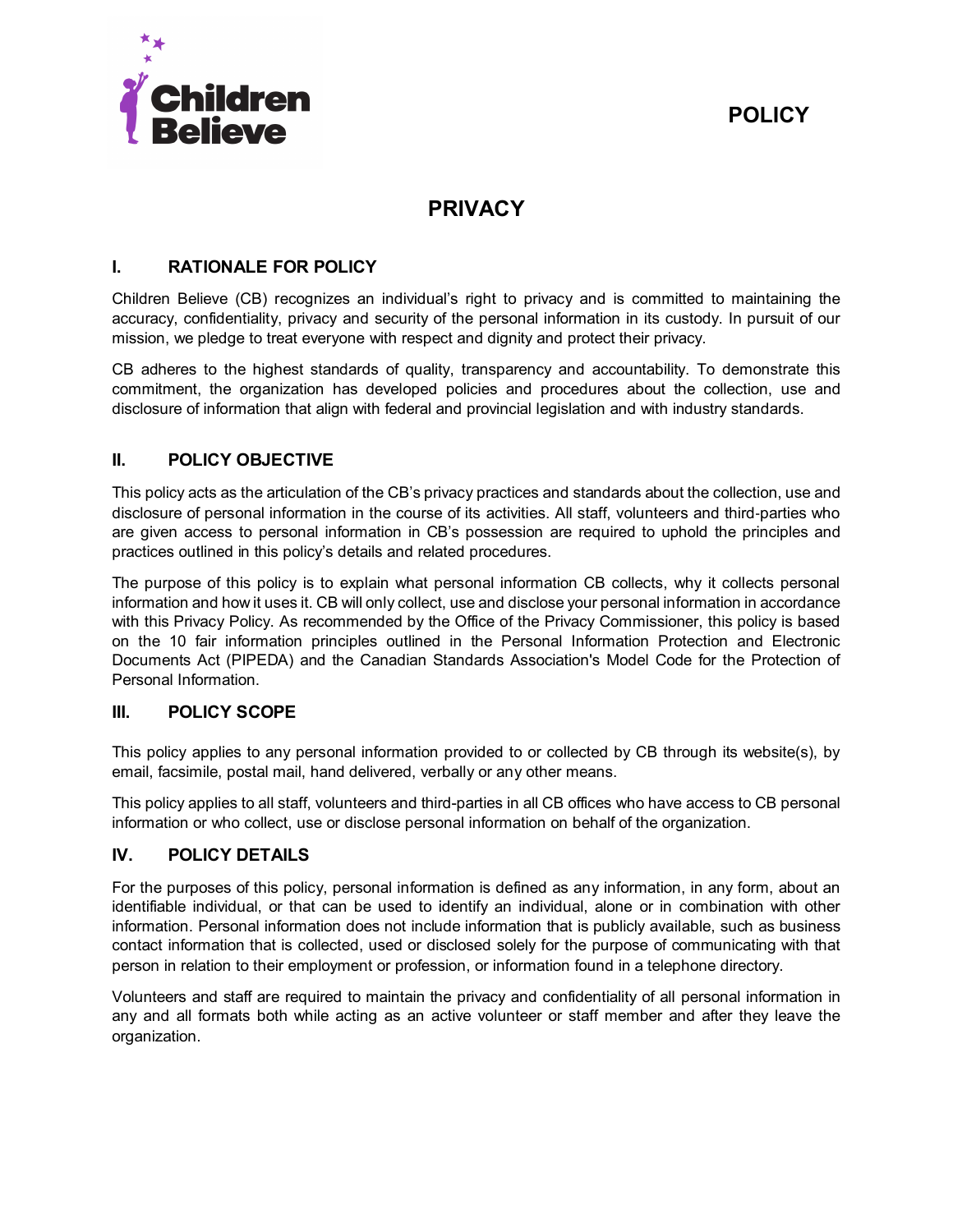## **1) COMPLIANCE WITH FAIR INFORMATION PRINCIPLES**

Children Believe adheres to the principles set out in the Canadian Standards Association's "Model Code for the Protection of Personal Information", which also forms the basis for most privacy legislation in Canada. These principles are set out in more detail in section 4 of this policy. CB has adopted a privacy policy that aligns with the fair information principles to demonstrate due diligence, maintain stakeholder trust and mitigate the risks associated with privacy breaches.

## **1.1. Cascading this policy to country offices**

Children Believe's policies must be developed in compliance with applicable Canadian and/or Ontario laws and regulations. As a charity that carries on activities outside Canada, CB needs to be aware of the laws in its countries of operations and how they differ from laws in Canada. While the Income Tax Act does not require CB to comply with laws in foreign jurisdictions, CB is not exempt from the laws in the jurisdiction where it operates, therefore CB activities should also meet the requirements of local legislation in countries of operation.

Country Offices will review this policy against local laws and how they are enforced, and, as deemed necessary, contextualize them to comply with local laws, regulations and requirements, while respecting the spirit of this policy and ensuring that the public benefit provided by organization's activities is not offset by harm to those carrying on the activities, the charity's beneficiaries, or anyone else.

# **2) PERSONAL INFORMATION WE COLLECT**

To achieve its mission, CB collects certain personal information about its donors, sponsors, fundraisers and other supporters, sponsored children and their families, staff, volunteers and partners. We collect only the minimum amount of information needed to achieve the purposes identified in this policy.

Subject to the application of the consent principle outlined in Section 4.3 below, personal information collected by CB includes, but is not limited to:

- Contact and identification information, such as name, address, telephone number and email address;
- Financial information such as payment methods and preferences, billing and banking information (credit-card number and expiry date or chequing account transit numbers, which are required to process a donation);
- Donation information such as date of gift, amount of gift, the campaign to which one contributed;
- Campaign organizer information, donor lists and donor data (which includes donor name, email address donation amount, date of transaction, transaction identification number, name of the project and event associated with the donation) that CBs receives from GoFundMe or PayPal Giving Fund Canada when someone makes a donation to CB through those platforms;
- Country locations or CB programs an individual wishes to support;
- Demographic information, such as: age, date of birth, gender, ethnic origin, marital status, household income range and occupation;
- Communication preferences for marketing purposes;
- Employment history and background checks for volunteers and employees, including results of police records checks;
- Employee records;
- Information about sponsors: all of the above plus date of birth, annual income, visits to and correspondence with sponsored children, personal gifts to children outside the program as well as any other information sponsors freely disclose about themselves such as marital status, number of own kids, profession, hobbies, and philanthropic interests;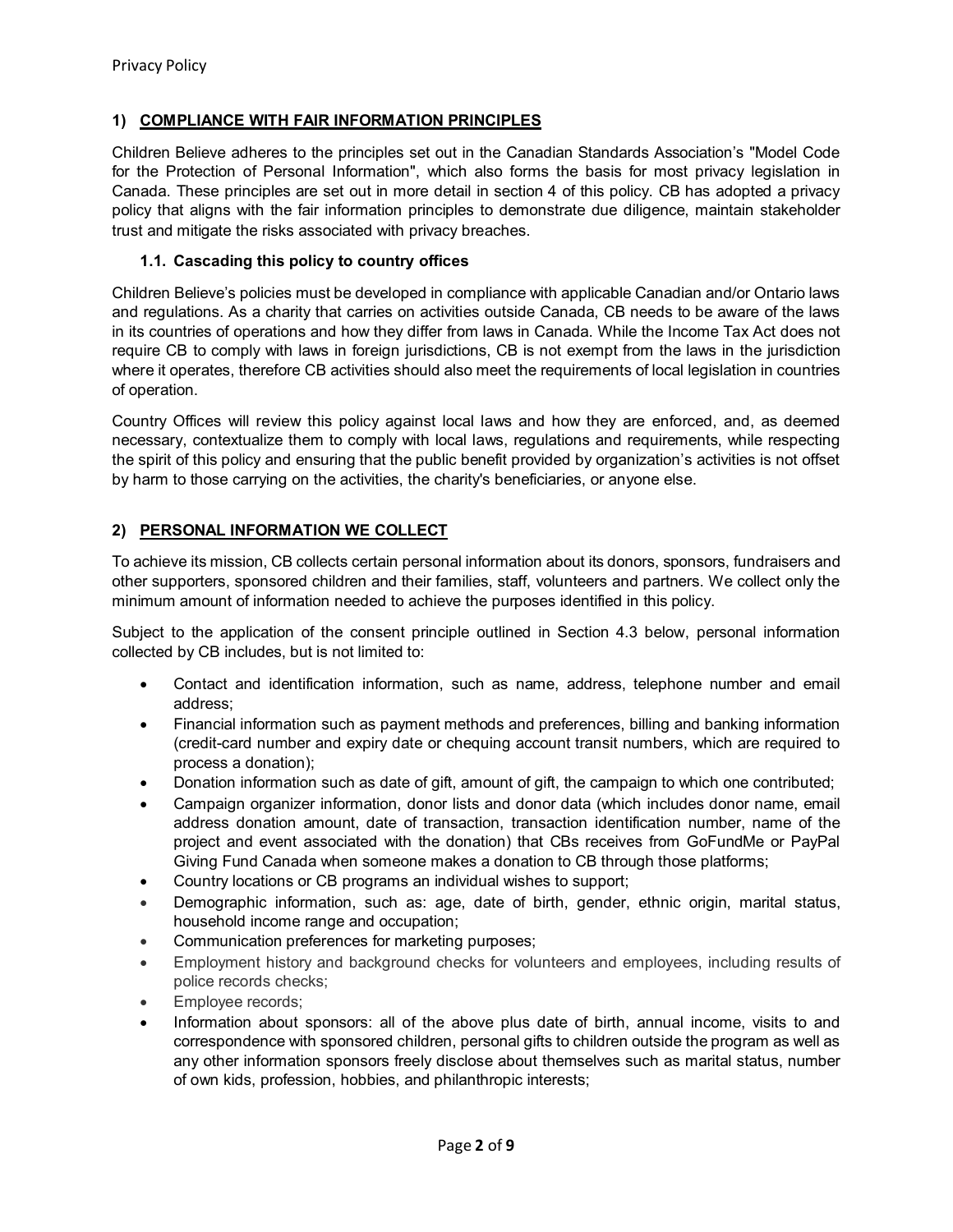- Information about children enrolled in our sponsorship program and their families: any information that can be used to trace a child's identity, including but not limited to child's name, address / community where they live, government-issued identification number, date of birth, language(s) spoken, religion, weight, height, school grade, living arrangements, hobbies and dreams, chores they do at home; parents' names, marital status, mother's maiden name, parents' employment status, professions, number of people who live in the same household and their relationship, and level of household poverty; as well as any information pertaining to that child such as medical, educational, financial or employment information and responses to surveys or questionnaires that may be traced back to an individual child or family member;
- Images, including photographs and videos;
- Personal information CBs receives that it did not request such as in emails or comments on its website;
- Other personal information used for purposes that a reasonable person would consider appropriate in the circumstances.

## **3) HOW CHILDREN BELIEVE COLLECTS PERSONAL INFORMATION**

CB collects personal information in different ways, including:

- Direct interactions: individuals may voluntarily provide CB with personal information by filling out forms; creating an account on its website; making a donation; applying to work or volunteer for CB; registering to attend an event; requesting information to be sent to them; subscribing for CB's publications; responding to CB's direct mail or telemarketing campaigns; participating in a CB event; posting comments on its website; or communicating with CB face to face, over the telephone, by mail, by email, by text, through social media or through other means.
- Automated interactions: when someone uses its website, CB may automatically collect technical data about their equipment and browsing history using cookies and similar technologies (See below for more information).
- Third party interactions: CB may receive personal information from GoFundMe or PayPal Giving Fund Canada if someone makes a donation to CB through those platforms.

CB may collect personal information when someone interacts with its content on its website or on thirdparty sites or platforms, such as Facebook, Instagram or You Tube. This may include data such as comments or feedback, "likes" or shares, profile data or the fact that someone viewed or interacted with its content.

CB may receive personal information from third parties such as regulatory bodies, government agencies, social workers or health professionals in the course of providing its services.

## **Personal information collected through GoFundMe platform**

Children Believe is using the services of GoFundMe, which provides technology that enables CB to create fundraising appeals and campaigns, and third-party individuals to fundraise for CB. Funds donated through GoFundMe (GFM) are processed by PayPal Giving Fund Canada (PPGFC).

When making a donation through GFM, an individual's personal information will be processed in a foreign jurisdiction and may be accessed by authorities in that jurisdiction. Donors are advised to review GFM's and PPGFC's terms of service and user agreements carefully before agreeing.

#### **Personal information collected through our website(s)**

Children Believe may use "cookies". A cookie is a small text file that a website can send to an individual's browser, which may then store the cookie on the person's hard drive. Some of the cookies we use may be necessary for security purposes, to authenticate you and enable you to use our website. Other cookies may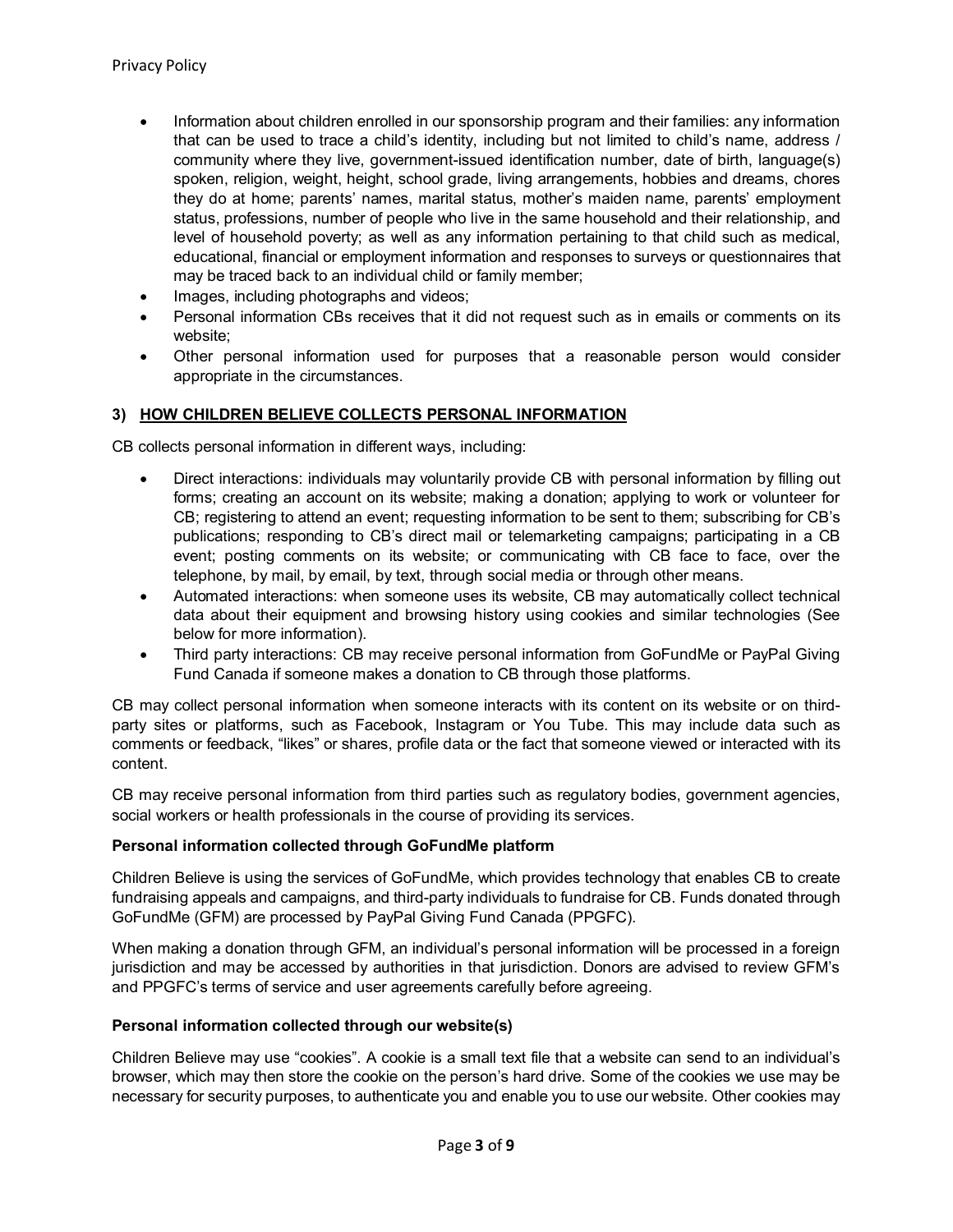not be essential but may make it easier for you to use our website (such as by identifying you, remembering your preferences and helping you navigate the website) Some cookies are used to help us analyze the use and performance of the website, as well as for advertising or tracking purposes, including allowing our advertising partners to track and analyze your behaviour on our website and across the internet So, when an individual visits CB website again, we can tailor information to suit their individual preferences. The goal is to save the person time, provide them with a more meaningful visit and to measure website activity. Browsers allow an individual to disable cookie collection if they wish or inform them when a cookie is being stored on their hard drive. If you do not want information collected through the use of cookies, you can disable cookies by changing the setting of your Internet browser. If you disable cookies, you may be unable to use or access some features on our Websites.

Children Believe collects information from users at several different points on its website. We use IP addresses to analyze trends, administer the site, track users' movements, and gather broad demographic information for aggregate use. IP addresses are not linked to personally identifiable information.

- the Internet domain for an individual's Internet service provider, such as "company.com" or "service.ca" and the IP address of the computer accessing the website, such as "ppp-55"
- the type of browser or operating system being used
- the date and time of an individual's visit to our site, along with the address of the previous website the person was visiting, and if they linked to us from another site

This tracking system doesn't record personal information about individuals or link this information to any personal data collected. It's used to help us make our site more useful to visitors.

#### Links to Other Websites

Our website contains links to other sites. Clicking on those links may allow third parties to collect or share information about users. CB is not responsible for the privacy practices of other such sites. CB cannot control these third party websites and is not responsible for the actions or policies of such third parties. Users should check the privacy policies of third parties when visiting their websites or when providing any personal information to them.

CB may collect personal information when someone interacts with its content on third-party sites or platforms, such as Facebook, Instagram or You Tube. This may include data such as comments or feedback, "likes" or shares, profile data or the fact that a person viewed or interacted with its content. If someone voluntarily posts or submits any information on these platforms, their personal information may be automatically included in the posting and may be collected and used by others.

## **4) WITH WHOM DOES CHILDREN BELIEVE SHARE PERSONAL INFORMATION?**

CB may share personal information with the parties set out below for the following purposes:

- GFM or PPGFC, subject to data sharing agreements with those organizations, in connection with its fundraising activities.
- Other registered charities in connection with specified fundraising activities, subject to agreements requiring them to follow appropriate privacy practices.
- Service providers, such as those who provide it with IT and system administration services, fundraising services, telemarketing services, direct mail services, donor relations services, donation management services, database management services and after hours calls management services.
- Professional advisors, such as lawyers, auditors, bankers and insurers who provide it with legal, accounting, auditing, banking and insurance services.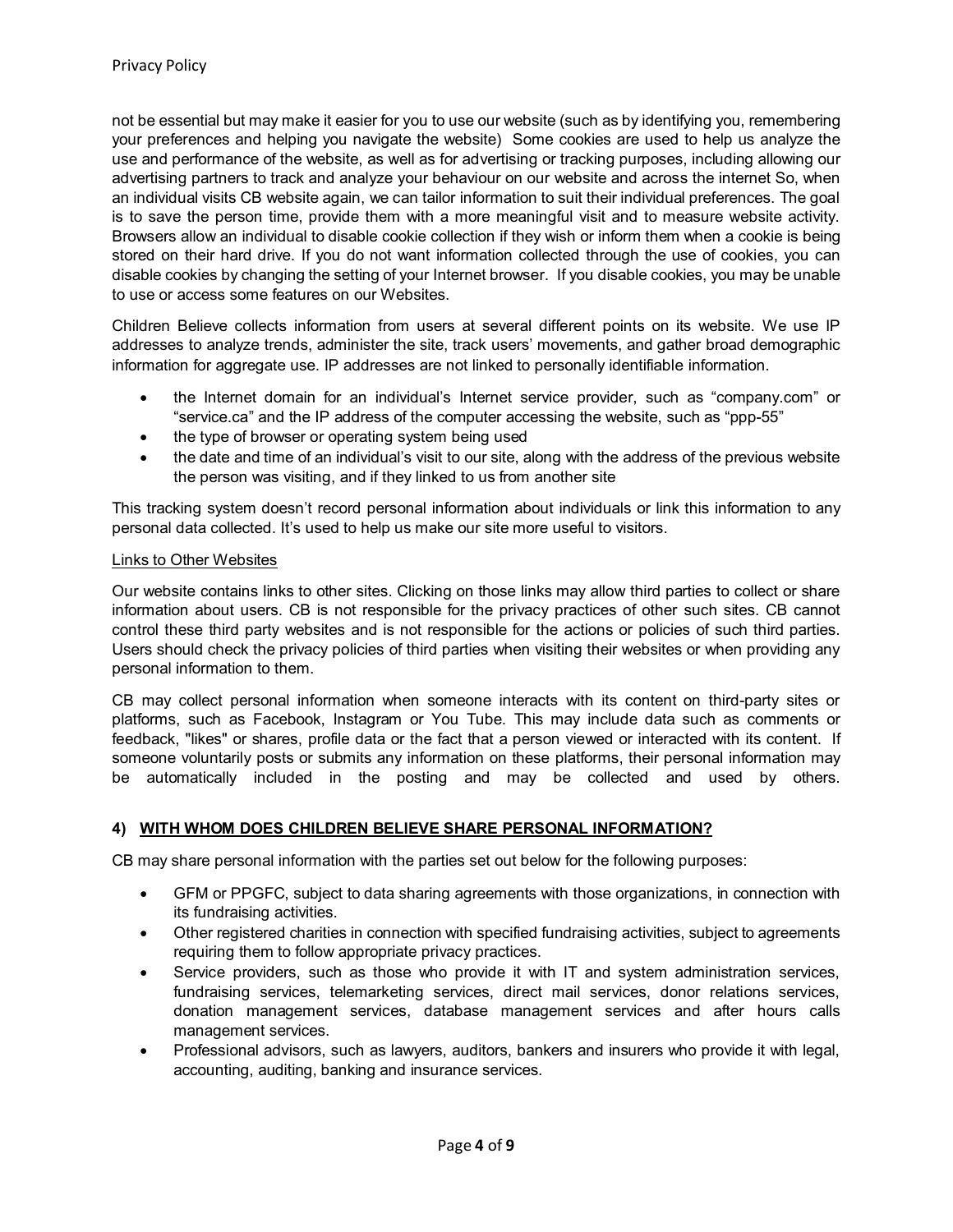- Government, regulatory authorities, law enforcement, dispute resolution bodies, courts and similar entities to comply with any legal or regulatory obligation, to detect and prevent crimes or to assert or defend legal rights and interests.
- Any persons or entities where it has a legitimate business reason for doing so, such as to manage risk, to process payments f or to perform or carry out the terms of any contract.
- To the transferee if it transfers, sells or disposes of all or substantially all of its assets or operations.
- To anyone it reasonably believes is an individual's agent.
- To other third parties if it has told someone about them and they have given it their consent.

## **Treatment of donor information and donor lists**

Children Believe does do not rent, sell, barter or trade donor lists.

#### 5) **THE PURPOSES FOR WHICH CHILDREN BELIEVE USES PERSONAL INFORMATION**

The main purposes for which CB generally uses personal information are:

- To manage, oversee and administer its operations
- To deliver its programs and services
- To administer its child-sponsorship program
- To pursue government relations and advocacy initiatives
- To deliver public education
- To conduct and facilitate fundraising appeals
- To administer gifts in accordance with donor wishes
- To process donations
- To receive and process donations through GoFundMe or PayPal Giving Fund Canada when someone makes a donation to CB through those platforms
- To contact donors who have made donations to CB through GoFundMe or PayPal Giving Fund Canada
- To manage its relationship with donors
- To conduct marketing efforts
- To undertake statistical reporting
- To meet funder requirements
- To with any legal regulatory requirements
- To maintain and manage relationships and provide customer service
- To identify and authenticate users in its information system and network
- To provide, administer and protect its website, information system and network
- For privacy and quality management audits and training
- To protect its rights, property or safety or that of its employees, volunteers or any other person
- For other purposes to which individuals consent
- To fulfill other purposes permitted or required by law

Children Believe does not collect more personal information than it needs to achieve these purposes.

We may provide restricted information (name, address, partial credit-card number) for administrative purposes to vendors located in the United States.

## **Treatment of personal information of children and families in our sponsorship programs**

Children Believe programs in the countries where we work — including our child-sponsorship program are implemented by local organizations who have been carefully selected and screened and have entered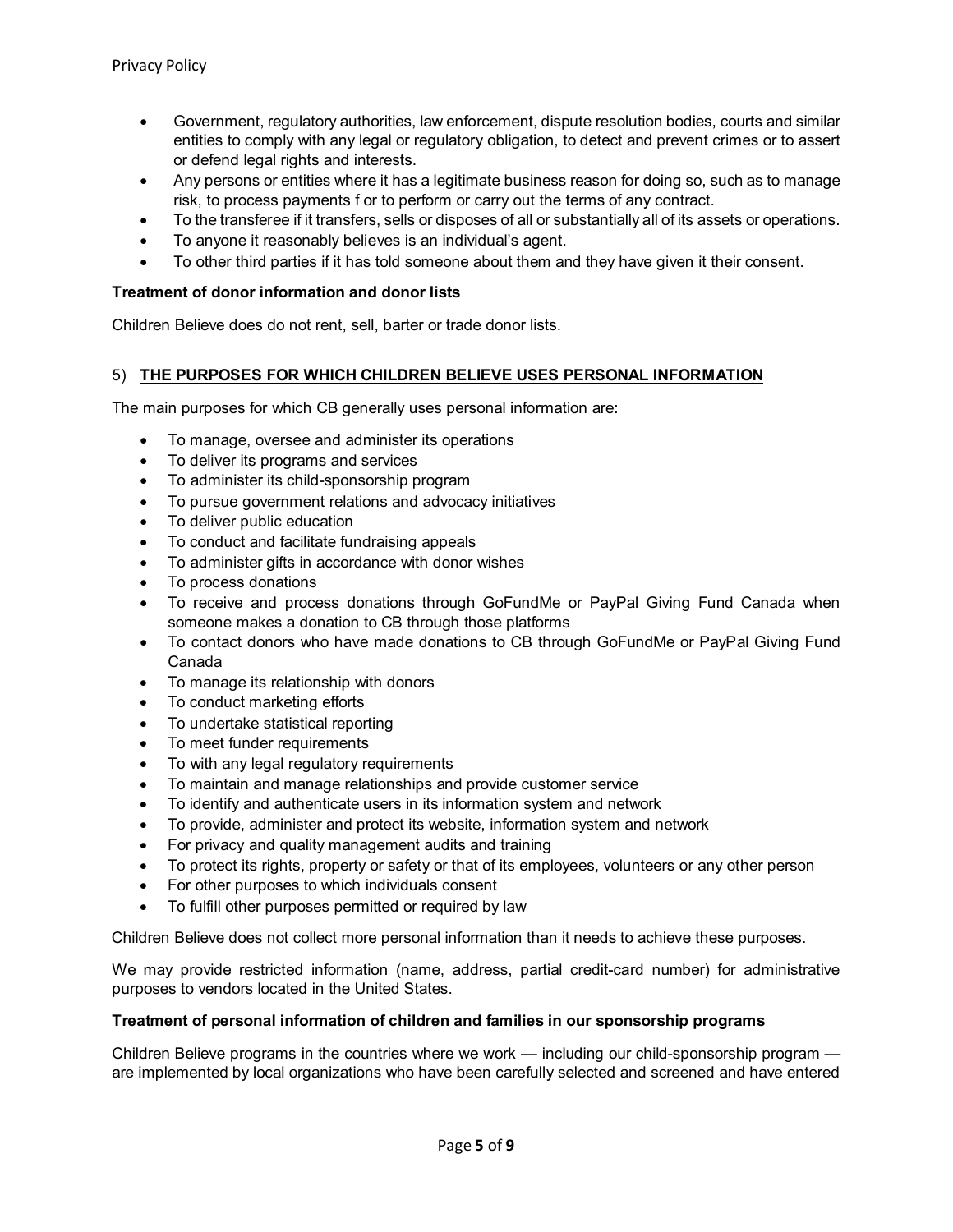in a contractual relationship with CB ("Partners"). Our Partners are bound by this policy when they collect, use and disclose any personal information on behalf of CB.

As a member of ChildFund Alliance, CB has entered into an affiliate relationship with the Taiwan Fund for Children and Families, ChildFund Korea and Barnfonden (Sweden) who are sponsoring children in CB's sponsorship programs. For this purpose, we share with our affiliates the following information: child name, child ID, sponsor name and sponsor ID.

Personal information relating to children and youth is particularly sensitive, especially the younger they are. Consistent with the position of the Office of the Privacy Commissioner of Canada, it will not knowingly collect personal information from children under the age of 13 unless we have the consent of their parents or guardians. We collect the minimum amount of personal information of children and youth necessary to achieve our purposes.

If you are a child or youth, you should review this Privacy Policy with your parents or guardians to make sure that you understand and consent to everything in it. IF YOU ARE UNDER THE AGE OF 13, you should not access our website or provide us with any personal information unless your parent or guardian has consented. If we discover that we have collected personal information from a child under the AGE OF 13 without parental consent, we will delete that personal information.

## **6) PRIVACY AND CONFIDENTIALITY PRINCIPLES WE UPHOLD**

## **6.1. Accountability**

Children Believe is responsible for the personal information under its control. To this end we commit to:

- Designating an individual or individuals to ensure compliance with this policy
- Implementing practices and procedures to carry out this policy including:
	- Procedures to protect personal information
	- Procedures to receive and respond to complaints and enquiries from individuals regarding their personal information
	- Training and communicating to staff, volunteers and partners about this policy and practices
	- Developing information to explain its privacy policy and practices to its stakeholders

## **6.2. Identifying purposes**

Children Believe will identify the purposes for which personal information is collected. The identified purposes will be specified at or before the time of collection to the individual from whom the personal information is collected. When personal information that has been collected is to be used for a purpose not previously identified, we will communicate the new purpose to each individual and obtain their consent to use the information.

## **6.3. Consent**

Children Believe only collects, uses and discloses personal information with your knowledge and consent. Your consent may be expressed orally, electronically or in writing or it may be implied. We are committed to obtaining meaningful consent and use clear explanations and plain language to make sure that our consent processes are understandable and user friendly.

You have the right at any time to withdraw or cancel your consent to the collection, use or disclosure of your personal information by contacting the CB's Privacy Officer. Withdrawals of consent only take effect from the date of cancellation. They cannot be retroactive. We will let you know if your withdrawal could have any consequences, such as CB being unable to provide you with goods or services.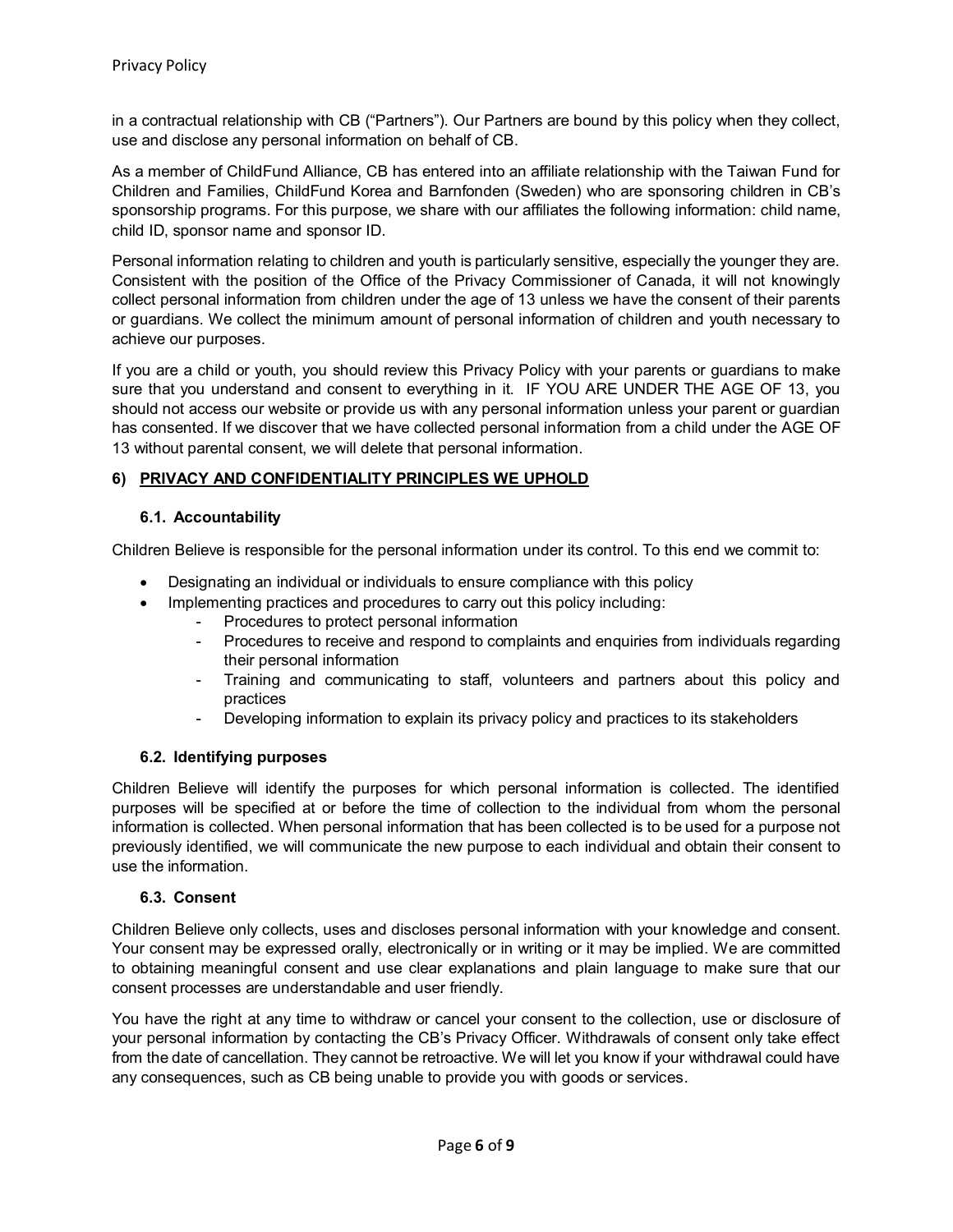The knowledge and consent of the individual are required for the collection, use or disclosure of personal information, except where consent is not required for very specific reasons. It is anticipated that instances in which knowledge and consent of the individual would not be required would be extremely rare and would include legal, medical or security reasons, which would have to be fully documented.

Consent is considered valid only if it is reasonable to expect that individuals to whom CB's activities are directed would understand the nature, purpose and consequences of the collection, use or disclosure, to which they are consenting.

- 6.3.1.Typically, CB staff and volunteers will seek consent for the use or disclosure of the information at the time of collection. The form of the consent sought by CB may be either express or implied, depending upon the circumstances and the sensitive nature of the personal information.
- 6.3.2.**Express consent** is required from an individual before CB will disclose personal information about children in our sponsorship programs. Express consent can be provided verbally or in writing. For children under age 13, consent must be given by parents or guardians. CB ensures that the consent process for youth able to provide consent themselves reasonably considers their level of maturity.
- 6.3.3.The provision of personal information to CB constitutes **implied consent** to collect, use and disclose their personal information in accordance with this policy, unless an individual expressly instructs otherwise.
- 6.3.4.**No consent:** There are certain activities for which consent is not required to use or disclose personal information. These activities are permitted or required by law. For example, we do not need consent from individuals to (this is not an exhaustive list) respond to legal proceedings or comply with mandatory reporting obligations, investigations/fraud detection and prevention, witness statements in insurance claims, financial abuse, personal information produced in the course of employment, business or profession, or other as identified by law from time to time.

CB may use or disclose an individual's personal information without consent where the organization believes, upon reasonable grounds, that it is necessary to protect the rights, privacy or safety of an identifiable group or person (including the individual in question) or the public.

6.3.5.**Withholding or Withdrawal of Consent:** If consent is sought, an individual may choose not to give consent ("withholding consent"). If consent is given, an individual may withdraw consent at any time, but the withdrawal cannot be retroactive. The withdrawal may also be subject to legal or contractual restrictions and reasonable notice

## **6.4. Limiting collection**

The collection of personal information will be limited to that which is necessary for the purposes identified by CB. Information will be collected by fair and lawful means.

## **6.5. Limiting use, disclosure and retention**

Personal information will not be used or disclosed for purposes other than those for which it was collected, except with the consent of the individual or as required by law. Personal information will be retained only as long as necessary for the fulfillment of those purposes.

Whenever possible, access to personal information will be limited to authorized users only. Personal information may only be used within the limits of each staff and volunteer role. Staff and volunteers may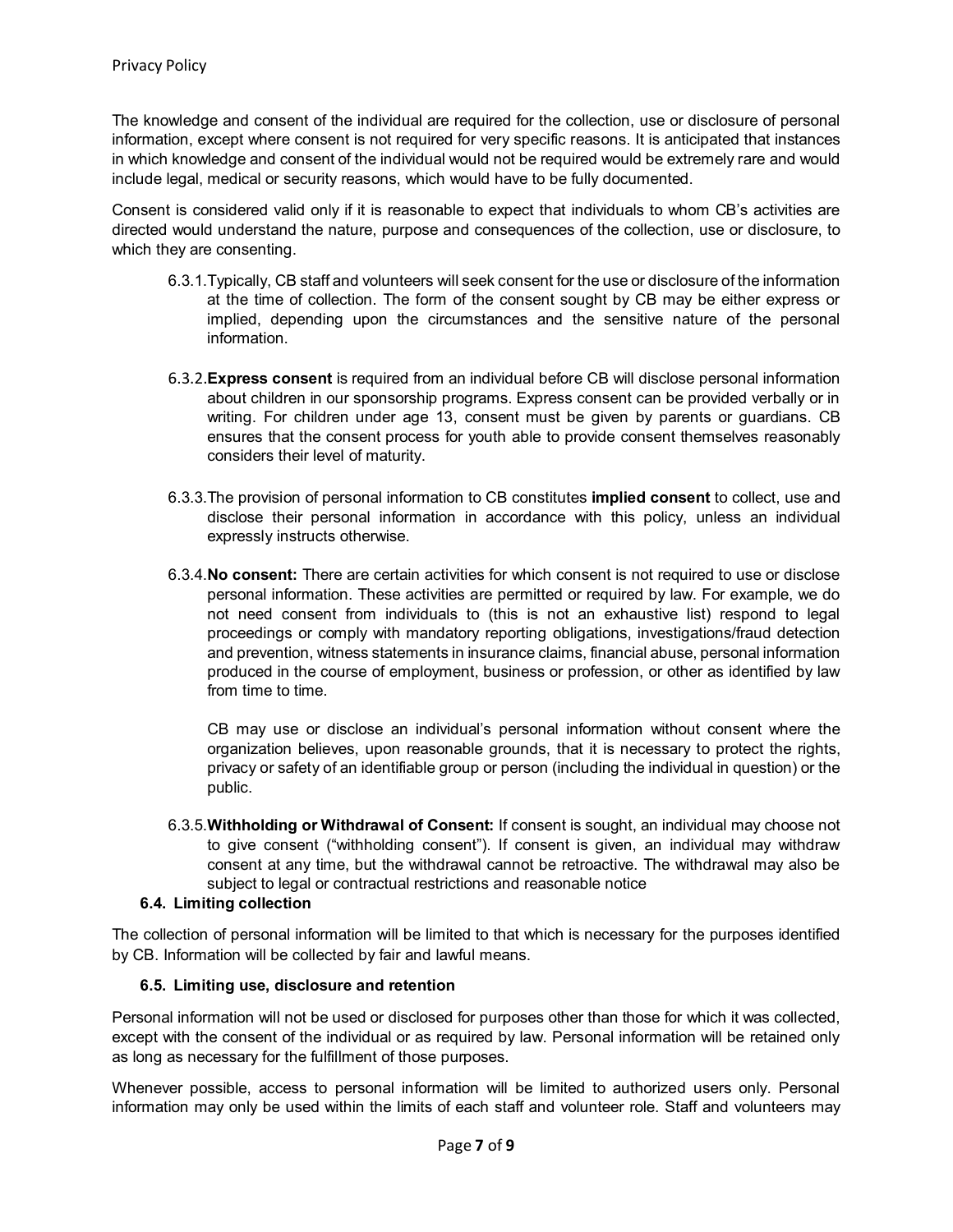not read, look at, receive or otherwise use personal information unless they have a legitimate "need to know" as part of their position.

Personal information may only be disclosed within the limits of each staff / volunteer role. Staff and volunteers may not share, talk about, send to, or otherwise disclose personal information to anyone else unless that activity is an authorized part of their position.

When CB discloses personal information to third-party service providers with whom it has a contractual relationship, the third‐party providers will only be given access to personal information that is needed to perform the related function and may not use it for any other purpose. We require all third parties to respect the security of your personal information and to treat it in accordance with all applicable legal requirements. All third party service providers are required to enter into contractual agreements with us that prevent them from using your personal information for their own purposes and require them to use your personal information only for specific purposes in accordance with our instructions and all applicable legal requirements.

## **6.6. Accuracy**

Children Believe will take reasonable steps to ensure that personal information in its custody is accurate, complete and up-to-date as is necessary for the purposes for which it is to be used. We will not routinely update personal information, unless such a process is necessary to fulfil the purposes for which the personal information was collected. Individuals will always have the opportunity to contact CB to update their personal information by contacting the Privacy Officer.

## **6.7. Safeguards**

Children Believe will use appropriate security safeguards (depending on the sensitivity of the information) to protect personal information against loss or theft, as well as unauthorized access, disclosure, copying, use, or modification, regardless of the format in which it is held. It uses security safeguards appropriate to the sensitivity of the information.

Safeguards will include: physical safeguards (such as locked filing cabinets and rooms, clean desk policies); administrative safeguards (such as permitting access to personal information by staff on a "need‐to‐know" basis only); and technological safeguards (such as the use of password protocols, encryption software, routine updates of our software and audits)

Children Believe requires that any individual or third‐party who collects, uses or discloses personal information on behalf of the organization complies with the provisions of this policy. This will be done through the signing of confidentiality agreements, privacy training and other contractual means. We require all third party service providers to enter into contractual agreements that require them to respect the security of your personal information and to treat it in accordance with all applicable legal requirements.

We securely destroy personal information so that reconstruction is not reasonably possible to prevent unauthorized parties from gaining access to the information.

While it uses appropriate safeguards, CB cannot guarantee the absolute security of the personal information in its custody and we cannot ensure or warrant the security of any information you provide to us. You can reduce risk to your own personal information by using strong passwords, keeping your passwords confidential and following other personal information security best practices.

## **6.8. Openness**

Information about CB privacy policies and practices relating to the management of personal information will be available to the public, including:

- Contact information for our Privacy Officer[s], to whom complaints or enquiries can be made;